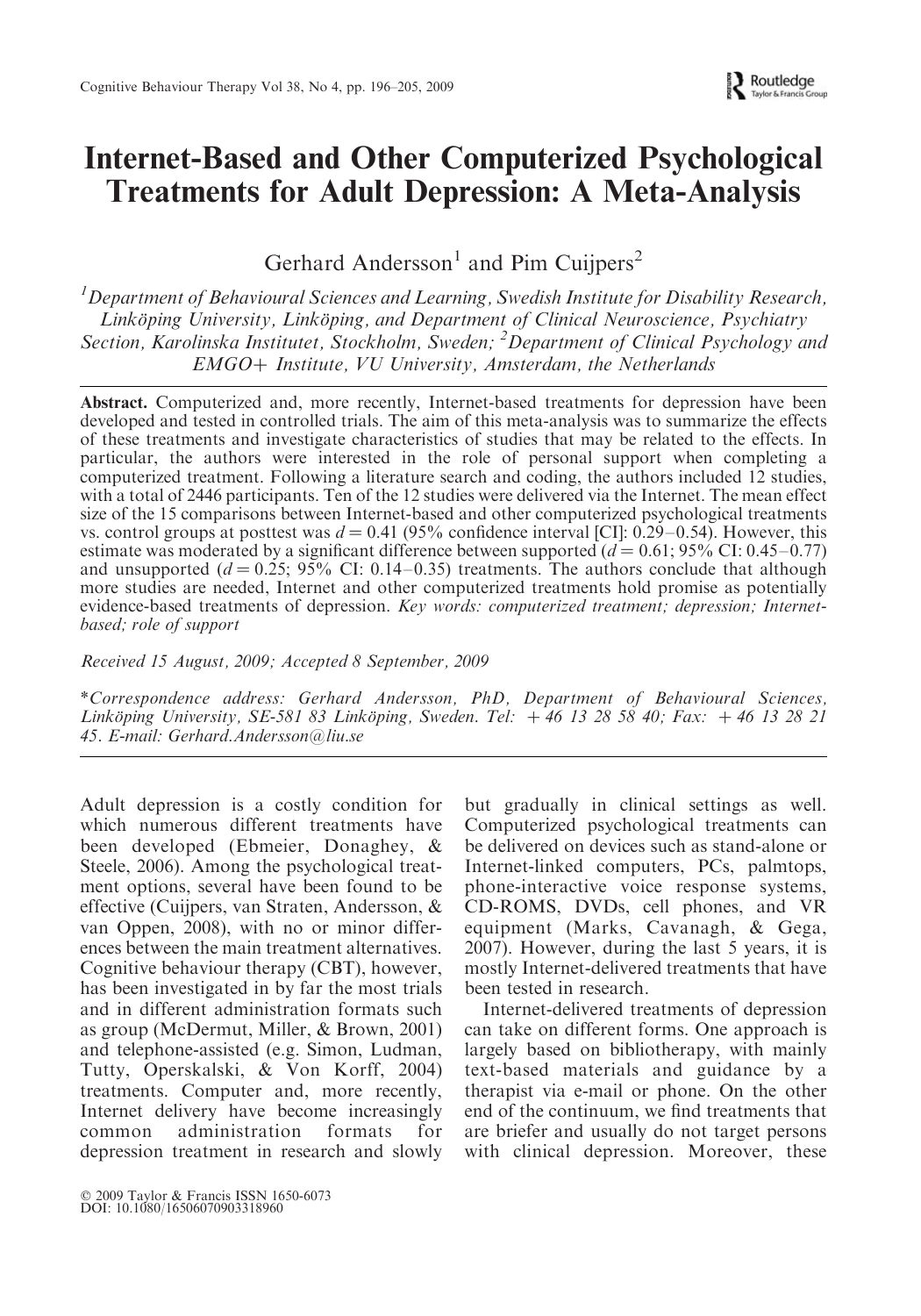treatments are commonly not delivered with guidance and can hence be reached by more people at a lower cost. They are, however, probably less effective (Spek, Cuijpers, et al., 2007). Regardless of the role of support, treatment protocols also differ with regard to how often and how many online activities are included and how much feedback is automated.

There are now several reviews and metaanalyses on computerized (e.g. Cuijpers, Marks, et al., 2009; Reger & Gahm, 2009) and Internet-delivered (Barak, Hen, Boniel-Nissim, & Shapira, 2008; Griffiths & Christensen, 2006; Spek, Cuijpers, et al., 2007) treatments. In one previous review, Internet treatments for depression were covered (Andersson, 2006), but this was not a metaanalysis. The other meta-analyses were not specifically aimed at depression and have included only a limited portion of currently available trials. Given the very strong increase in the number of controlled trials on computerized and Internet-delivered treatments of depression in the past few years, we decided to conduct a new meta-analysis in which we focused on depression only. We were interested in investigating the role of support and the overall effects compared with other treatments. This meta-analysis adds to the literature by providing an overview of the field and by contrasting different approaches to computerized treatment.

# Method

### Identification and selection of studies

We used several methods to identify studies for inclusion. First, we used a database of 1036 studies on the psychological treatment of depression, which includes reports on combined treatments and comparisons with pharmacotherapy. This database has been described in detail elsewhere (Cuijpers, van Straten, Warmerdam, & Andersson, 2008) and has been used in a series of earlier metaanalyses (http://www.evidencebasedpsychoth erapies.org). The database was developed through a comprehensive literature search (from 1966 to January 2009), in which we examined a total of 9011 abstracts: 1629 from PubMed, 2439 from PsycINFO, 2606 from Embase, and 2337 from the Cochrane Central Register of Controlled Trials. These abstracts

were identified by combining terms indicative of psychological treatment and depression (both MeSH terms and text words). For this database, we also collected the primary studies from 42 meta-analyses of psychological treatment for depression (http://www. evidencebasedpsychotherapies.org). For the current study, we examined the full texts of these 1036 studies, then examined the reference lists of earlier reviews and meta-analyses (e.g. Spek, Cuijpers, et al., 2007), and checked the references of the included primary studies.

We included (a) randomized trials (b) in which the effects of an Internet-based or computerized psychological treatment (c) were compared with a (noncomputerized) control or comparison group or a face-toface psychological treatment (d) in adults (e) with depression (established by diagnostic interview or elevated levels of depressive symptoms based on self-report measures). We also included studies that were aimed at adults with depression and anxiety. We excluded studies on inpatients and those on adolescents or children  $\approx$  18 years). We did not include component studies (e.g. Christensen, Griffiths, Mackinnon, & Brittliffe, 2006).

Comorbid general medical or psychiatric disorders were not used as an exclusion criterion. No language restrictions were applied.

### Meta-analyses

For each comparison between Internet-based or computerized psychological treatment and control conditions, we calculated the effect size indicating the difference between the two conditions at posttest (Cohen's d or standardized mean difference). We calculated the effect sizes by subtracting (at posttest) the average score of the treatment group from the average score of the control group and dividing the result by the pooled standard deviations of the two groups. Effect sizes of 0.8 can be assumed to be large, 0.5 moderate and 0.2 small (Cohen, 1988).

In the calculations of effect sizes, we only used those instruments that explicitly measured symptoms of depression. If more than one depression measure was used, the mean of the effect sizes was calculated, so that each study only provided one effect size. We only used the effect sizes indicating the differences between the two types of treatment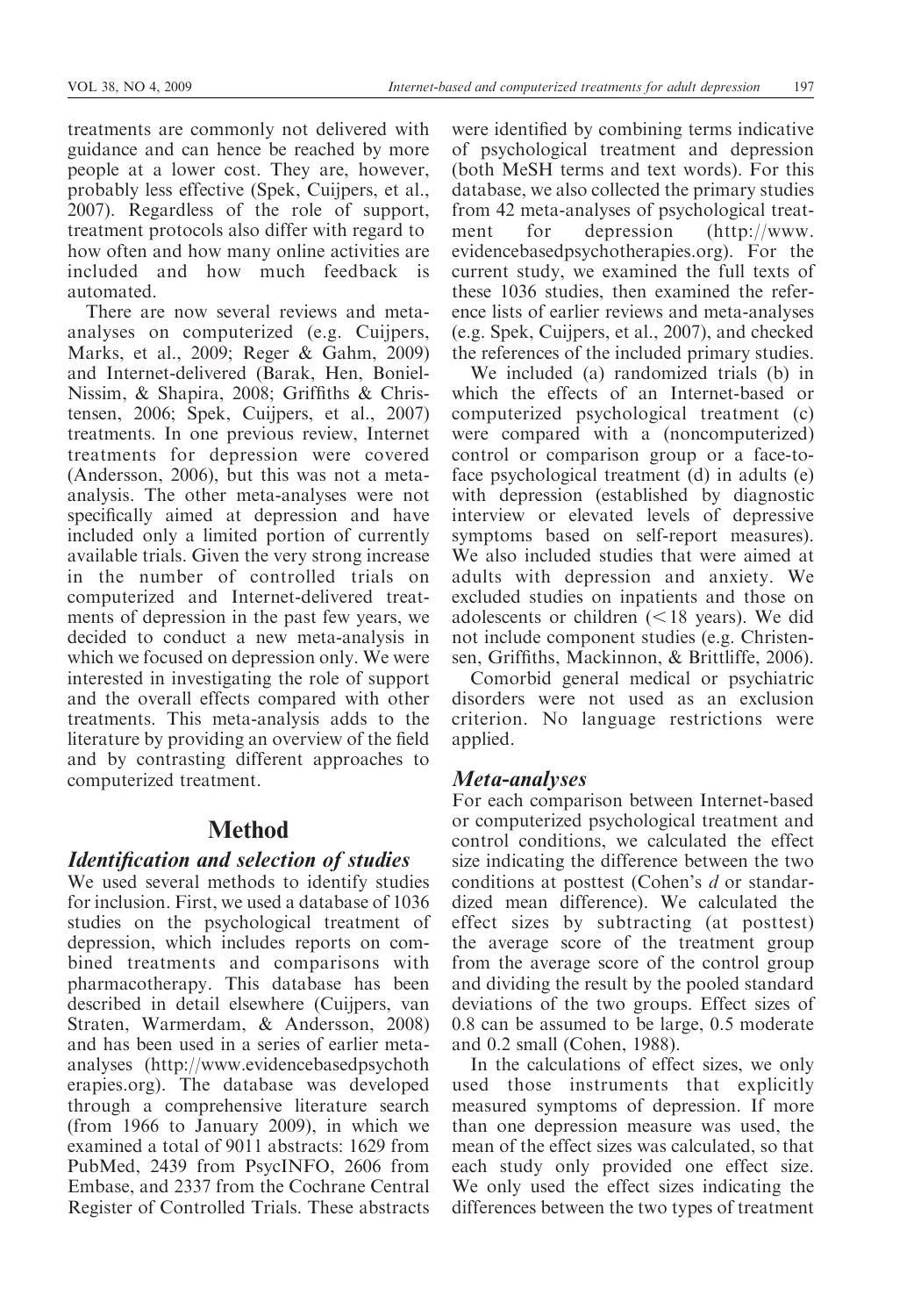at posttest. We decided not to examine the differential effects at follow-up because the number of effect sizes was too low. In addition, the follow-up period differed considerably among these studies.

To calculate pooled mean effect sizes, we used Biostat's computer program Comprehensive Meta-Analysis (version 2.2.021). Because we expected considerable heterogeneity among the studies, we decided to calculate mean effect sizes using a random-effects model. In the random-effects model, it is assumed that the included studies are drawn from "populations" of studies that differ from each other systematically (heterogeneity). In this model, the effect sizes resulting from included studies differ not only because of the random error within studies (as in the fixedeffects model) but also because of true variation in effect size from one study to the next.

As a test of homogeneity of effect sizes, we calculated the  $I^2$  statistic, which is an indicator of heterogeneity in percentages. A value of 0% indicates no observed heterogeneity, and larger values show increasing heterogeneity, with 25% as low, 50% as moderate, and 75% as high heterogeneity (Higgins, Thompson, & Deeks, 2003). We also calculated the Q statistic but only report whether this was significant or not.

Subgroup analyses were conducted according to the mixed-effect model. In this model, studies within subgroups are pooled with the random-effects model, whereas tests for significant differences between subgroups are conducted with the fixed-effects model.

Publication bias was tested by inspecting the funnel plot on primary outcome measures and by Duval and Tweedie's (2000) trim and fill procedure, which yields an estimate of the effect size after the publication bias has been taken into account (as implemented in Comprehensive Meta-Analysis, version 2.2.021).

### **Results**

#### Characteristics of included studies

A total of 12 studies, with 2446 participants (1324 in the Internet-based and computerized psychological treatment conditions, 996 in the control conditions, and 126 in the face-to-face comparison conditions) met all inclusion criteria. Selected characteristics of these studies are presented in Table 1.

Ten studies were aimed at adults in general, and one was aimed at older adults and one at young adults. All but one study recruited participants from the community. Only two studies included participants with depressive disorder diagnosed in a formal diagnostic interview. Six studies used a wait list control group, four a care-as-usual control group, and the remaining two studies another type of control group. The 12 studies included 15 comparisons between an Internet-based or computerized psychological treatment and a control group (three studies included two comparisons). In three studies, Internet-based or computerized psychological treatment was compared with face-to-face psychological treatment. Eleven of the 15 comparisons examined CBT, two problem-solving therapy, and one psychoeducation. Two studies examined computerized psychological treatment and the remaining 10 Internet-based psychological treatment. Five studies were conducted in the United States, four in the Netherlands, and one each in Sweden, United Kingdom, and Australia. In one study only 50% of the face-to-face treatment was replaced by a computerized treatment (Wright et al., 2005). We decided to include this study and examine whether removal of this resulted in changes of the mean effect size (which was not the case; see later discussion).

#### Internet-based and computerized psychological treatment versus control groups: overall effect size

The mean effect size of the 15 comparisons between Internet-based and computerized psychological treatment vs. control groups at posttest was 0.41 (95% confidence interval [CI]:  $0.29-0.54$ ; Table 2). Heterogeneity was moderate to high ( $I^2 = 57.49$ ). The effect sizes and 95% CIs of the individual contrast groups are plotted in Figure 1.

Inspection of the forest plot suggested that two studies were possible outliers (Selmi et al., 1990; Wright et al., 2005). However, after removal of these studies, the effect size remained almost the same  $(d = 0.37; 95\%$ CI: 0.26–0.49) and heterogeneity remained at a moderate level  $(I^2 = 51.36)$ .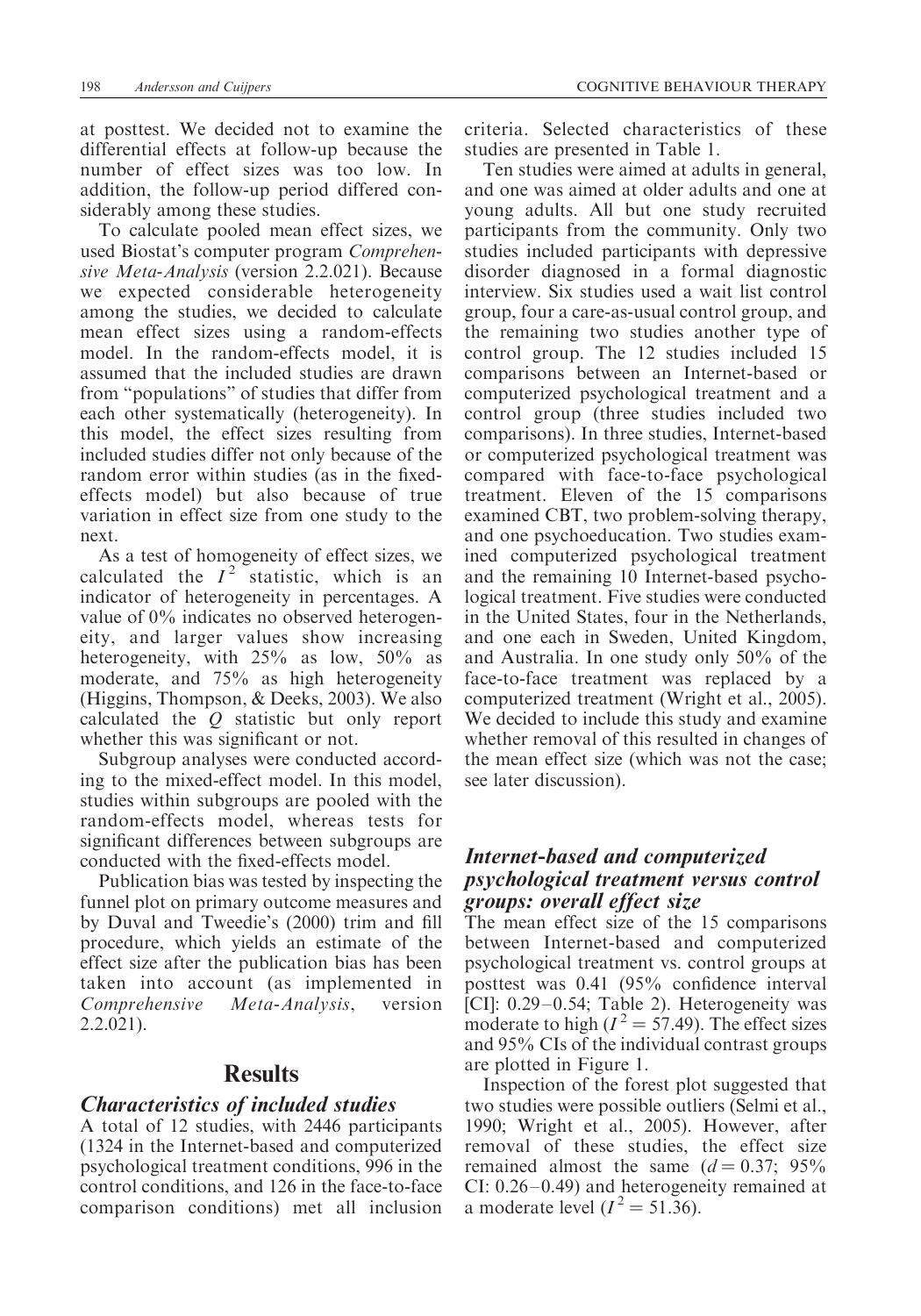| Table 1. Selected characteristics of randomized |                                 |                         |                                                                                                                      |                                                              |                |                              |                                                                        |                       |                             |                      |
|-------------------------------------------------|---------------------------------|-------------------------|----------------------------------------------------------------------------------------------------------------------|--------------------------------------------------------------|----------------|------------------------------|------------------------------------------------------------------------|-----------------------|-----------------------------|----------------------|
| Study                                           | population<br>Target            | Recruitment             | Inclusion                                                                                                            | Condition                                                    | $\geq$         | Intervention                 | Therapist<br>support                                                   | computer<br>Internet/ | Measure <sup>a</sup>        | Country              |
| et al. (2005)<br>Andersson                      | Adults<br>( $\geq$ 18 yrs)      | Community               | + MADRS-S 15-30<br>$p > .55$ for MDD<br>$(CDI-SF)$                                                                   | 1.1CBI                                                       | $36\,$         | 5 modules CBT<br>and BA      | E-mail                                                                 | I, 10 wks             | MADRS-S<br>BD <sub>i</sub>  | Sweden               |
|                                                 |                                 |                         |                                                                                                                      | 2. WL/online<br>discussion<br>dnora                          | $39$           |                              |                                                                        |                       |                             |                      |
| Christensen<br>et al. (2004)                    | Adults<br>$(18-52 \text{ yrs})$ | questionnaire<br>Posted | $K-10 \ge 22$                                                                                                        | 1. iCBT                                                      | 182            | $1.5$ CBT<br>modules         | Telephone calls by<br>lay interviewers<br>(all conditions)             | $I, 6$ wks            | CES-D                       | Australia            |
|                                                 |                                 |                         |                                                                                                                      | 3. Attention<br>placebo<br>$2.$ iPE                          | 165            | 5 PE modules<br>ς.           |                                                                        |                       |                             |                      |
| et al. (2002)<br>Clarke                         | Adults                          | Via HMO                 | nondepressed<br>Depressed,<br>members                                                                                | 1. iCBT                                                      | 144            | 7 chapters CBT               | None                                                                   | I, NSD                | CES-D                       | United States        |
|                                                 |                                 |                         |                                                                                                                      | $2.\,\text{CALJ}\atop 1.\,\text{iCBT-a}$                     | 155<br>75      |                              |                                                                        |                       |                             |                      |
| et al. (2005)<br>Clarke                         | Adults                          | Via HMO                 | nondepressed<br>Depressed,<br>members                                                                                |                                                              |                | 7 chapters CBT               | postcard reminders;<br>iCBT-b: telephone<br>None: iCBT-a:<br>reminders | I, NSD                | CES-D                       | United States        |
|                                                 |                                 |                         |                                                                                                                      | $2.$ $i$ CBT- $b$                                            | $100\,$<br>80  |                              |                                                                        |                       |                             |                      |
| et al. (2009)<br>Clarke                         | Young adults<br>(18 $-24$ yrs)  | Via HMO                 | nondepressed<br>Depressed,<br>members                                                                                | $3.\mathsf{CAU}$ 1. $iCBT$                                   | 83             | 4 sections CBT               | None                                                                   | I, NSD                | PHQ-9                       | United States        |
|                                                 |                                 |                         |                                                                                                                      | $2. \text{CAU}$ 1. cCBT                                      | 77             |                              |                                                                        |                       |                             |                      |
| et al. (2004)<br>Proudfoot                      | Adults<br>$(18-75 \text{ yrs})$ | Primary care            | $+ CIS-R > 12$<br>(depression or<br>$GHQ-12 > 4$<br>anxiety)                                                         |                                                              | 112            | 8 sessions cCBT              | beginning, end of<br>5 min help at<br>each session                     | I, 8 weeks            | BDI                         | United Kingdom       |
|                                                 |                                 |                         |                                                                                                                      | $2. \text{CALU}$<br>$1. \text{ iCBT}$                        | 109            |                              |                                                                        |                       |                             |                      |
| et al. (2009)<br>Ruwaard                        | $($ $\geq$ 18 yrs)<br>Adults    | Community               | BDI 10-29                                                                                                            |                                                              | 36             | 8 phases CBT,<br>$_{\rm BA}$ | Asynchronous<br>contact                                                | I; 11 $\rm wks$       | $SCL-90-R-D$<br>BDI,        | The Netherlands      |
| et al. (1990)<br>Selmi                          | Adults                          | Community               | 65th percentile<br>$+$ BDI $\geq$ 16<br>(RDC-SADS)<br>$SCL-90-R$<br>intermittent,<br>depression<br>+ major,<br>minor | $\begin{array}{l} \text{2. WL} \\ \text{1. CCH} \end{array}$ | $\frac{8}{12}$ | 6 sessions CBT               | end of each session<br>Help at beginning,                              | C; 6 wks              | BDI; HAM-D;<br>$SCL-90-R-D$ | <b>United States</b> |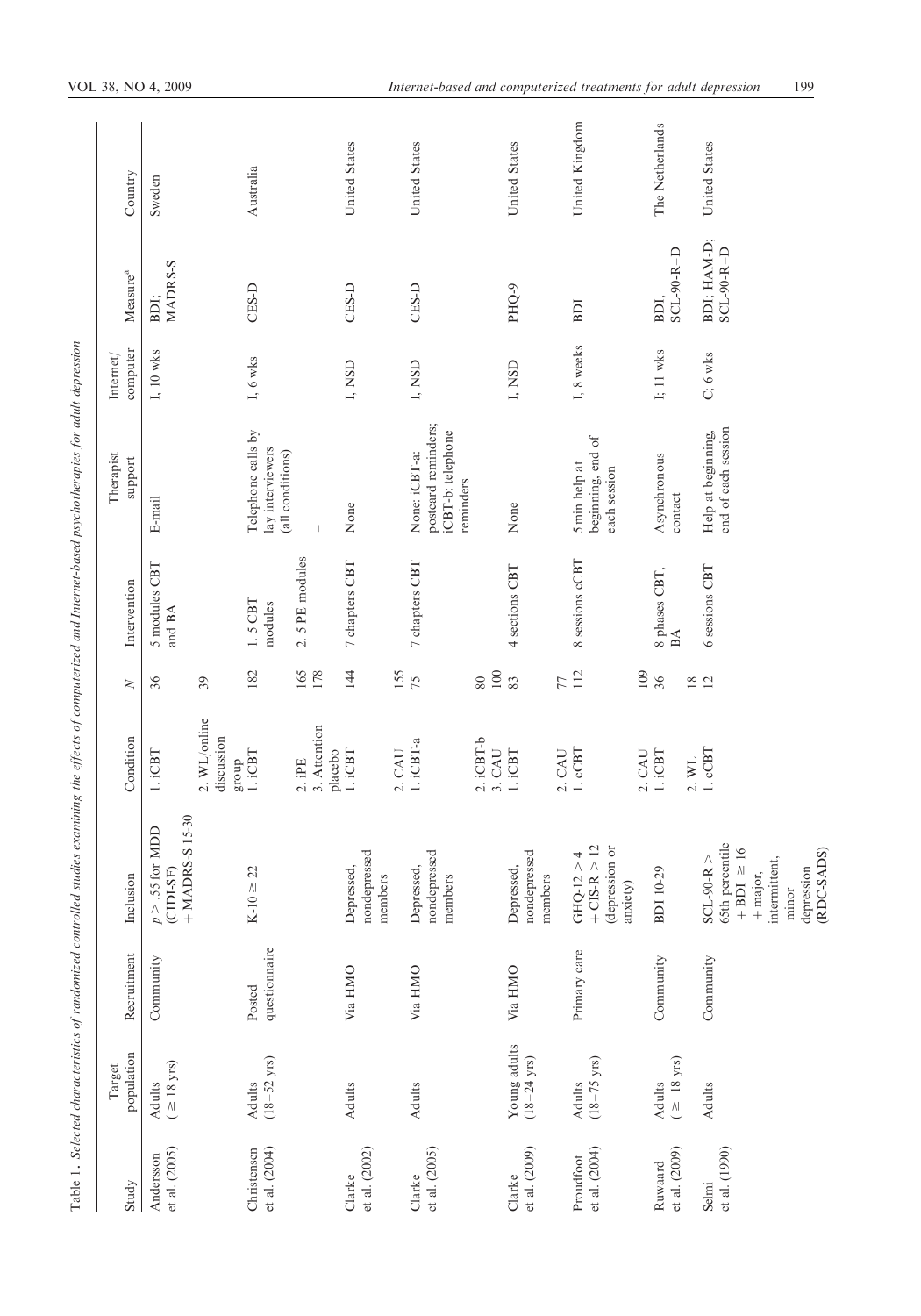| Study                              | population<br>Target                   | Recruitment | Inclusion                                                                                                                                                                                                                                                                                                                                                                                                                                                                                                                                                                                                                                                                                                                                                                                                                                   | Condition                                                                               | $\geq$                                                | Intervention                                            | Therapist<br>support                         | computer<br>Internet/                      | Measure <sup>a</sup> | Country         |
|------------------------------------|----------------------------------------|-------------|---------------------------------------------------------------------------------------------------------------------------------------------------------------------------------------------------------------------------------------------------------------------------------------------------------------------------------------------------------------------------------------------------------------------------------------------------------------------------------------------------------------------------------------------------------------------------------------------------------------------------------------------------------------------------------------------------------------------------------------------------------------------------------------------------------------------------------------------|-----------------------------------------------------------------------------------------|-------------------------------------------------------|---------------------------------------------------------|----------------------------------------------|--------------------------------------------|----------------------|-----------------|
| et al. (2007)<br>Nyklicek<br>Spek, | Older adults<br>$($ ≥ 50yrs)           | Community   | $EDS \ge 12$ , no<br>Subthreshold<br>depression<br>NDD)                                                                                                                                                                                                                                                                                                                                                                                                                                                                                                                                                                                                                                                                                                                                                                                     | 2. ftf-CBT<br>1. iCBT<br>3. WL                                                          | 102<br>$\overline{12}$<br>$\overline{c}$              | 8 weekly<br>modules<br>CBT                              | None                                         | $I; 8$ wks                                 | BDI                  | The Netherlands |
| Van Straten<br>et al. (2008)       | Adults                                 | Community   | depression or<br>Self-defined<br>anxiety                                                                                                                                                                                                                                                                                                                                                                                                                                                                                                                                                                                                                                                                                                                                                                                                    | $2.99$ CBT<br>$1.$ iPST<br>$3. WL$                                                      | 107<br>100<br>99                                      | 5 weekly<br>modules<br>PST                              | E-mail                                       | I; 5 wks                                   | CES-D;<br><b>MDI</b> | The Netherlands |
| Warmerdam<br>et al. (2008)         | <b>Adults</b>                          | Community   | $CES-D \geq 16$                                                                                                                                                                                                                                                                                                                                                                                                                                                                                                                                                                                                                                                                                                                                                                                                                             | 1. iCBT<br>2. iPST<br>2. W <sub>L</sub>                                                 | 106<br>88<br>78<br>87                                 | CBT; 2.5 weekly<br>modules PST<br>1.8 weekly<br>modules | E-mail                                       | 1, 8 wks;<br>2, 5 wks<br>I: group<br>group | CES-D                | The Netherlands |
| et al. (2005)<br>Wright            | $(18 - 65 \text{ yrs})$<br>Adults      | Community   | MDD (SCID)<br>$+$ BDI $\geq$ 14                                                                                                                                                                                                                                                                                                                                                                                                                                                                                                                                                                                                                                                                                                                                                                                                             | $1.\overline{C}BT + ff$<br>2. ftf-only<br>3. W <sub>L</sub><br>3. W <sub>L</sub><br>CBT | $\overline{15}$<br>$\overline{15}$<br>$\overline{15}$ | 9 sessions CBT                                          | 25-min ftf<br>$+25$ -min<br>sessions<br>CCBT | C; 8 wks                                   | HAM-D<br>BDI:        | United States   |
|                                    | $cCBT$ , computerized $CBT$ ; $gCBT$ , |             | Note. BA, behavioural activation; BDI, Beck Depression Inventory; C, computerized treatment delivery; CAU, care-as-usual; CBT, cognitive behaviour therapy;<br>group CBT; CES-D, Center for Epidemiological Studies-Depression scale; CIDI-SF, Composite International Diagnostic<br>Interview Short-Form; EDS, Edinburgh Depression Scale; ftf, face-to-face; GHQ, General Health Questionnaire; HAM-D, Hamilton Depression Rating Scale;<br>HMO, health maintenance organization; I, Internet treatment delivery; iCBT, Internet-based CBT; iPE, Internet-based psychoeducation; iPST, Internet-based<br>problem-solving therapy; K-10, Kessler–10; MADRS-S, Montgomery–Asberg Depression Rating Scale; MDD, major depressive disorder; MDI, Major Depression<br>Inventory; PE, psychoeducation; PHQ-9, Patient Health Questiomaire; PST, |                                                                                         |                                                       |                                                         |                                              |                                            |                      |                 |

Table 1. Continued

Table 1. Continued

Affective Disorders; NSD, no standard duration; SCID, Structured Clinical Interview for DSM-IV; SCL-90-R, Symptom Checklist-90-R; SCL-90-R-D, SCL-90-R<br>Depression subscale; WL, wait-list.<br>"Only the instruments that were use aOnly the instruments that were used to calculate effect sizes are included. Depression subscale; WL, wait-list.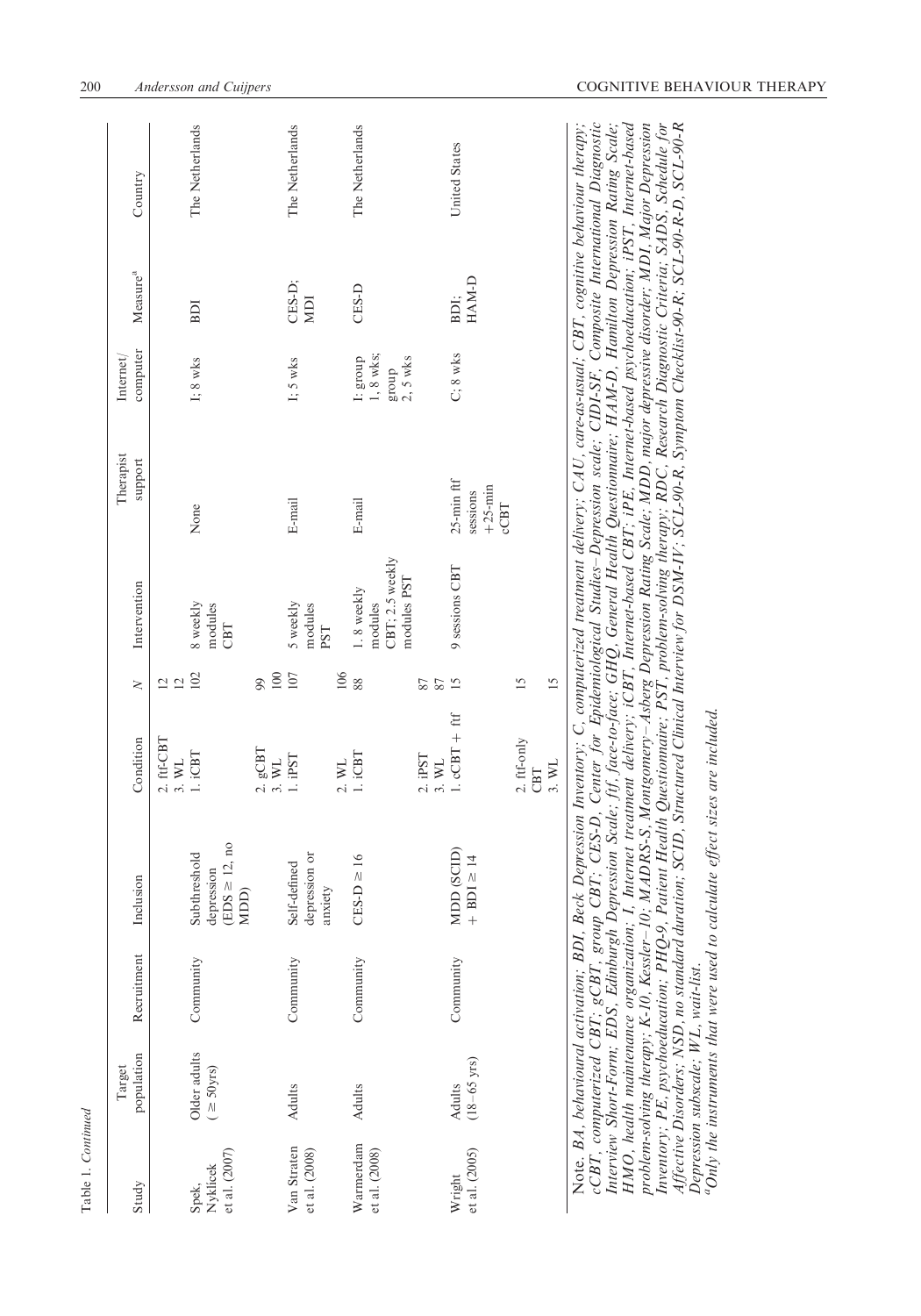| Study                                                       | $N_{\text{comp}}$ | $\overline{d}$ | 95% CI         | Z         | $I^{2a}$   | $p^{b}$ |
|-------------------------------------------------------------|-------------------|----------------|----------------|-----------|------------|---------|
| Overall effects                                             |                   |                |                |           |            |         |
| All studies                                                 | 15                | 0.41           | $0.29 - 0.54$  | $6.47***$ | 57.49***   |         |
| One ES per study (highest)                                  | 12                | 0.45           | $0.29 - 0.61$  | 5.39****  | $65.35***$ |         |
| One ES per study (lowest)                                   | 12                | 0.43           | $0.27 - 0.59$  | $5.21***$ | $64.86***$ |         |
| Two possible outliers removed <sup>c</sup>                  | 13                | 0.37           | $0.26 - 0.49$  | $6.41***$ | $51.36**$  |         |
| Subgroup analyses <sup>d</sup>                              |                   |                |                |           |            |         |
| Type                                                        |                   |                |                |           |            | .107    |
| Internet-based                                              | 12                | 0.37           | $0.24 - 0.49$  | $5.84***$ | 53.83**    |         |
| Computerized                                                | 3                 | 0.85           | $0.27 - 1.43$  | $2.89***$ | $61.18*$   |         |
| Control group                                               |                   |                |                |           |            | .038    |
| Care-as-usual                                               | 5                 | 0.23           | $0.06 - 0.40$  | $2.68***$ | 46.34      |         |
| Wait-list                                                   | $\overline{7}$    | 0.56           | $0.37 - 0.76$  | $5.60***$ | 43.51      |         |
| Other                                                       | $\overline{3}$    | 0.45           | $0.21 - 0.69$  | $3.64***$ | 59.38*     |         |
| Psychological treatment                                     |                   |                |                |           |            | .923    |
| <b>CBT</b>                                                  | 12                | 0.42           | $0.26 - 0.59$  | $5.09***$ | 64.82***   |         |
| Other                                                       | 3                 | 0.41           | $0.27 - 0.56$  | $5.51***$ | $\theta$   |         |
| Anxiety allowed                                             |                   |                |                |           |            | .234    |
| Only depression                                             | 13                | 0.38           | $0.25 - 0.51$  | $5.75***$ | 57.26***   |         |
| Depression or anxiety                                       | $\overline{2}$    | 0.64           | $0.24 - 1.04$  | $3.13***$ | 42.73      |         |
| Professional support                                        |                   |                |                |           |            | .000    |
| Support                                                     | 8                 | 0.61           | $0.45 - 0.77$  | $7.67***$ | 23.74      |         |
| No professional support                                     | 7                 | 0.25           | $0.14 - 0.35$  | $4.75***$ | 10.41      |         |
| C or I psychotherapy vs. ftf<br>psychotherapy (all studies) | 3                 | $-0.05$        | $-0.29 - 0.20$ | $-0.36$   | $\theta$   |         |

Table 2. Meta-analyses of studies examining the effects of computerized and Internet-based psychological treatments for adult depression

Note. CBT, cognitive behaviour therapy; C, computerized treatment delivery; CI, confidence interval; ES, effect size; ftf, face to face; I, Internet treatment delivery; N<sub>comp</sub>, number of comparisons. <sup>a</sup>The p values indicate whether the Q statistic is significant (the  $1^2$  statistics does not include a test of significance). <sup>b</sup>The p values indicate whether the difference between the effect sizes in the subgroups is significant. <sup>c</sup>Selmi et al., 1990; Wright et al., 2005. <sup>d</sup>All subgroup analyses were conducted with mixed-effects analyses. \*p < .10. \*\*p < .05. \*\*\*p < .01. \*\*\*\*p < .001.

In our analyses, we included three studies in which two psychological treatments were compared with the same control group. This means that multiple comparisons from these three studies were included in the same analysis. These multiple comparisons, however, are not independent of each other, which may have resulted in an artificial reduction of heterogeneity. Therefore, we conducted another meta-analysis, in which we included only one comparison per study (Table 2). From the three studies with multiple comparisons, we first included only the comparison with the largest effect size. As can be seen in Table 2, these analyses did indicate that heterogeneity increased somewhat in some analyses ( $I^2 = 65.35$ ), although the effect size did not differ very much from the overall analyses. Then we repeated these analyses and included only the smallest effect size of the three studies with multiple comparisons. These analyses also resulted in increased heterogeneity ( $I^2 = 64.86$ ) and a comparable effect size.

Neither the funnel plots nor Duval and Tweedie's trim and fill procedure indicated a significant publication bias.

#### Subgroup analyses

We conducted several subgroup analyses (Table 2). These included type of psychological treatment (Internet-based vs. computerized), type of control group (care-as-usual, wait-list, other), content of psychological treatment (CBT vs. other), whether the study only included participants with depression or also persons with anxiety, and whether there was professional support during the therapy (yes or no).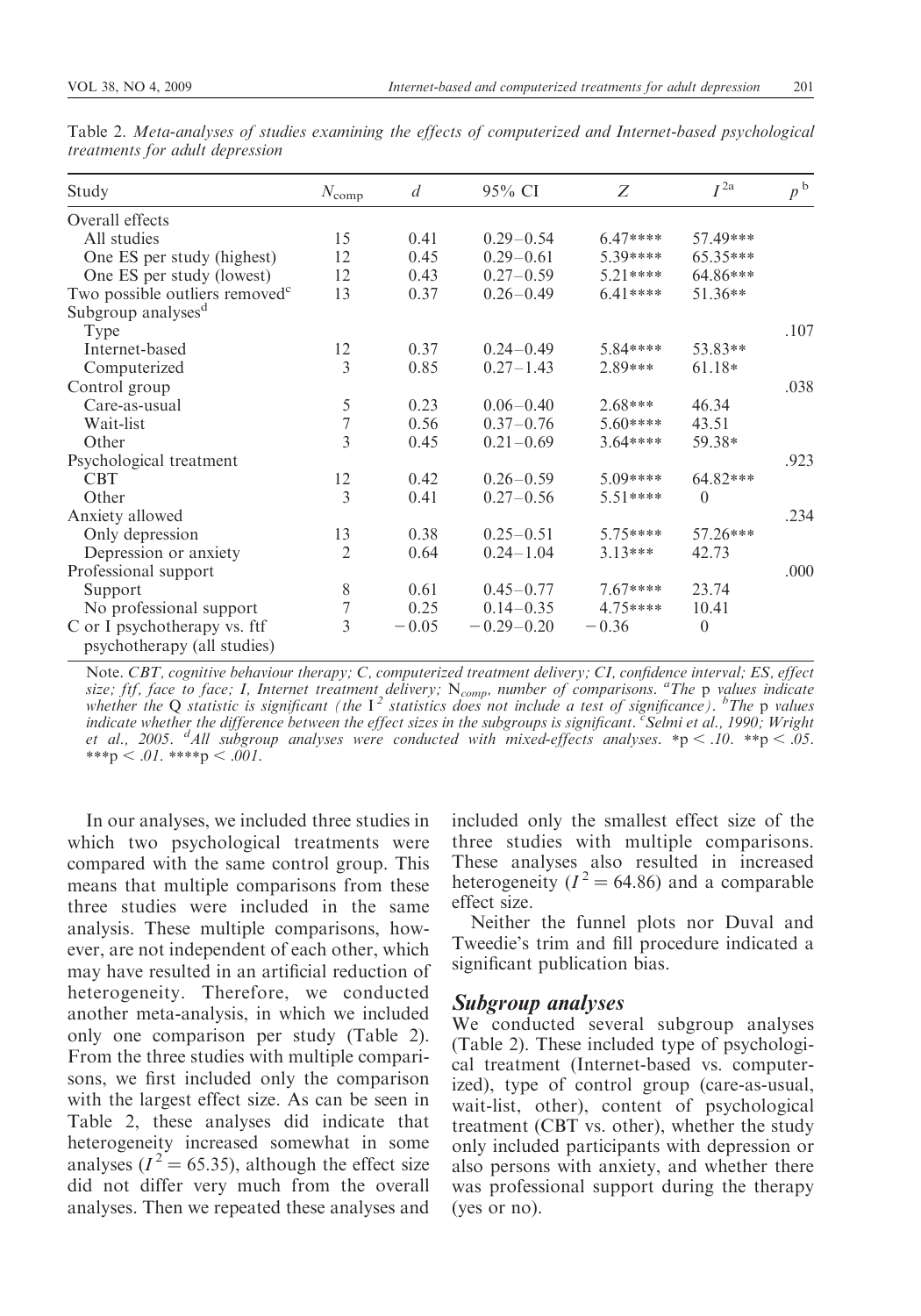| Study name                  |                | <b>Statistics for each study</b> |                |       |                 |         | Std diff in means and 95% CI |      |                          |      |
|-----------------------------|----------------|----------------------------------|----------------|-------|-----------------|---------|------------------------------|------|--------------------------|------|
|                             | in means limit | Std diff Lower                   | Upper<br>limit |       | Z Value p Value |         |                              |      |                          |      |
| Andersson et al., 2005      | 0.88           | 0.43                             | 1.33           | 3.83  | .00             |         |                              |      |                          |      |
| Christensen et al., 2004, A | 036            | 0.15                             | 0.57           | 3 3 9 | .00             |         |                              |      |                          |      |
| Christensen et al., 2004, B | 0.33           | 0.12                             | 0.54           | 3.03  | .00             |         |                              |      |                          |      |
| Clarke et al., 2002, B      | 0.00           | $-0.23$                          | 0.23           | 0.00  | 1.00            |         |                              |      |                          |      |
| Clarke et al., 2005, A      | 0.31           | 0.01                             | 0.61           | 2.02  | -04             |         |                              |      |                          |      |
| Clarke et al., 2005, B      | 0.25           | $-0.05$                          | 0.55           | 1.66  | .10             |         |                              |      |                          |      |
| Clarke et al., 2009         | 0.17           | $-0.14$                          | 0.48           | 1.07  | -28             |         |                              |      |                          |      |
| Proudfoot et al., 2004      | 0.47           | 0.20                             | 0.74           | 3.45  | 00              |         |                              |      |                          |      |
| Ruwaard et al., 2009        | 0.94           | 0 35                             | 1.53           | 3.11  | .00             |         |                              |      |                          |      |
| Selmi et al., 1990, A       | 1.30           | 0.42                             | 2 1 8          | 2.89  | .00             |         |                              |      |                          |      |
| Spek et al., 2007, A        | 0.27           | $-0.01$                          | 0.55           | 1.91  | .06             |         |                              |      |                          |      |
| Van Straten et al., 2008    | 0.50           | 0.23                             | 0.77           | 3.59  | .00             |         |                              |      |                          |      |
| Warmerdam et al., 2008, A   | 0.55           | 0.25                             | 085            | 3.57  | .00             |         |                              |      |                          |      |
| Warmerdam et al., 2008, B   | 0.47           | 0.17                             | 0.77           | 3.07  | .00             |         |                              |      |                          |      |
| Wright et al, 2005, B       | 1.13           | 0.36                             | 1.90           | 2.87  | .00             |         |                              |      |                          |      |
|                             | 0.41           | 0.29                             | 0.54           | 6.47  | .00             |         |                              |      |                          |      |
|                             |                |                                  |                |       |                 | $-2.00$ | $-1.00$                      | 0.00 | 1.00                     | 2.00 |
|                             |                |                                  |                |       |                 |         | <b>Favours control</b>       |      | <b>Favours treatment</b> |      |

Figure 1. Internet-based and other computerized treatments of depression compared to control groups: standardized effect sizes. The letters A and B in the above figure refer to different subsamples within each study.

As can be seen in Table 2, the type of control group was significantly associated with the effect sizes ( $p < .05$ ). Studies with a wait-list control had higher effect sizes than care-as-usual and other control groups. However, heterogeneity remained high in these subgroups. We also found that studies in which no professional support was given had lower effect sizes than those in which support was given ( $p < .000$ ). The heterogeneity in these two groups was low  $(I^2 < 25\%)$ .

Because the study by Christensen, Griffiths, and Jorm (2004) was complex to interpret (there was some support by telephone but no clear help in working through the treatment), we repeated this subgroup analysis without this study. The results were, however, comparable (unguided:  $d = 0.18$ ; 95%  $CI = 0.05 - 0.30$ ,  $\bar{I}^2 = 0$ ; guided:  $d = 0.61$ , 95% CI = 0.45 – 0.77,  $I^2 = 23.74$ ; difference  $= .000$ .

#### **Discussion**

The aim of this meta-analysis was to summarize the literature on Internet-based and other computerized psychological treatments for adult depression. We found an overall effect size of  $d = 0.41$ , but that estimate is probably not meaningful because it hides the finding that interventions in which

support is provided to the participant are more effective. Indeed, the computerized interventions with support showed an average between-group effect size of  $d = 0.61$ , whereas the unsupported treatments had a much smaller effect of  $d = 0.25$ . This is similar to the findings by Spek, Cuijpers, et al. (2007), who found that interventions without support had an average effect size of  $d = 0.24$ , whereas Internet interventions with support had a large mean effect size of  $d = 1.0$ . Although the meta-analyses overlap in terms of studies included, we included more recent studies and also other computerized treatments not covered in the Spek et al. study (e.g. not Internet-delivered). Overall, it appears that computerized treatments with therapist support are much more effective than unsupported treatments, and this has been confirmed in open studies as well (e.g. Christensen, Griffiths, Groves, & Korten, 2006). However, the concept of support is not fully investigated in the literature, and we cannot exclude the possibility that some forms of support can be automated or that other factors, such as having a clear deadline for completion of a treatment with a scheduled follow-up (e.g. a telephone interview), would make less-supported treatments more effective (Nordin, Carlbring, Cuijpers, & Andersson, in press). Clearly, there is a need to investigate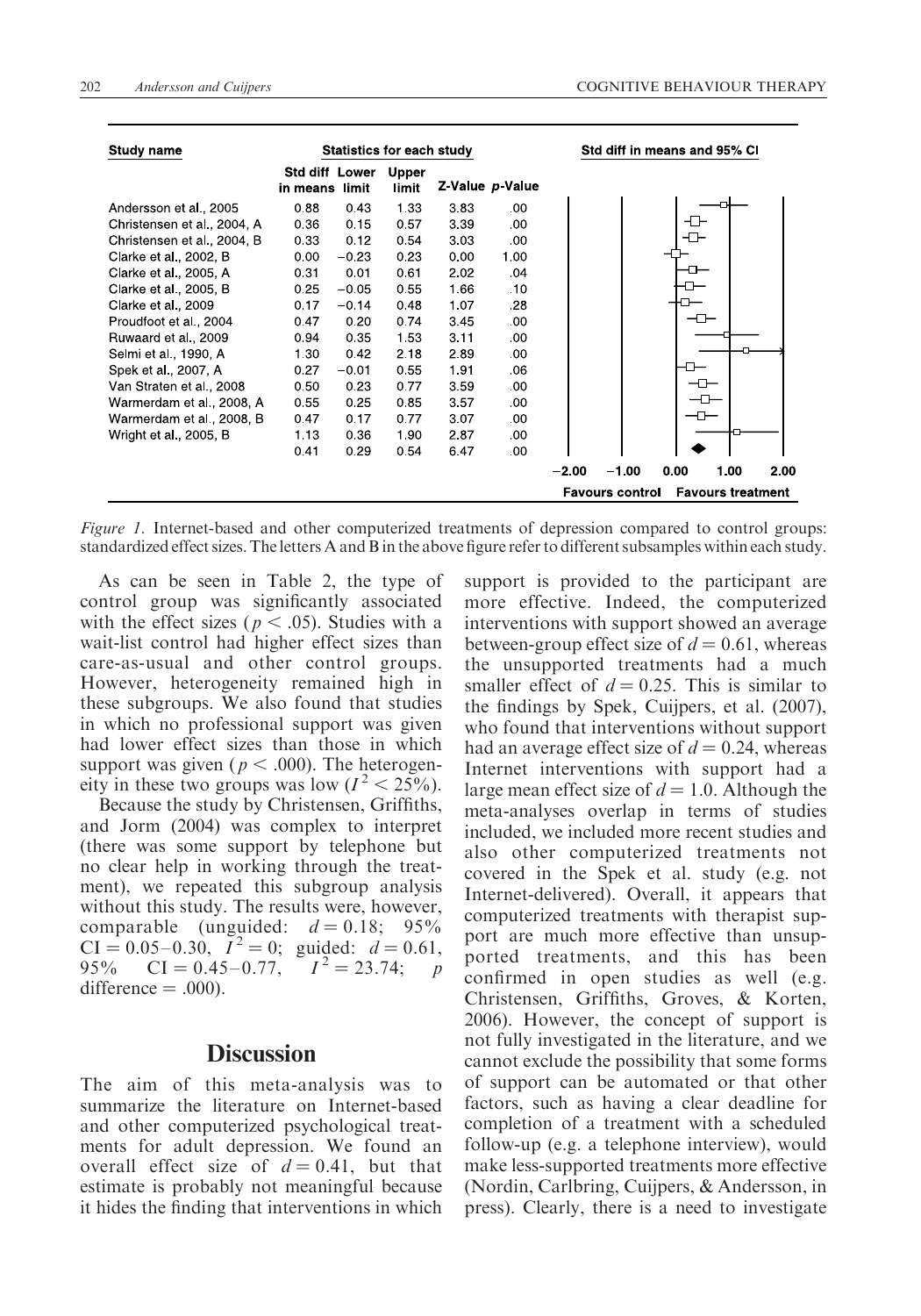the concept of support further and the role of therapist factors in computerized treatments (e.g. Almlöv, Carlbring, Berger, Cuijpers,  $\&$ Andersson, 2009).

There were few studies available for the contrast between Internet-based or other computerized treatments and face-to-face treatments. Here we found no difference, which is in line with other studies in the field of anxiety disorders (e.g. Carlbring et al., 2005; Kiropoulos et al., 2008). There is a need to further test whether computerized treatment, and Internet-delivered treatment in particular, can be as effective as face-to-face treatments in depression. These studies need to be designed as equivalence studies, and indeed in our meta-analysis the finding of no difference could be regarded as a promising sign of equivalence between the treatment formats. Although the effects of supported computerized treatments in this meta-analysis are in line with those of previous meta-analyses for psychological treatments (e.g. Cuijpers, van Straten, Andersson, et al., 2008), they are somewhat lower. However, the effects are not low when compared with the effects of psychological treatments in primary care (Cuijpers, van Straten, van Schaik, & Andersson, 2009). Several other findings are worth commenting on. We did not find a significant difference between computerized and Internet-delivered treatments, but this could be due to power problems. In line with findings of other studies, the type of control group influenced the effect size estimate, with lower effects when treatment as usual was the comparison group. This was expected because no treatment is worse than some treatment. We did not find any differences between CBToriented and other forms of computerized treatments. This comparison was unbalanced, with most of the studies being done from a CBT perspective, but we welcome more studies on computerized treatments from a non-CBT perspective, because it is not settled whether other evidence-based psychological treatments such as interpersonal psychotherapy are possible to transfer to the computer medium or the Internet. We also did not find any effects of comorbid anxiety on the effect size estimate, but this needs to be further explored in future studies, because there are very few studies on computer interventions for

depression in which other conditions than depression have been assessed.

In this meta-analysis, we did not present data on quality assessment. However, all studies were checked using the four basic criteria, as suggested in the Cochrane Handbook for Systematic Reviews of Interventions (Higgins & Green, 2005): allocation to conditions conducted by an independent (third) party, blinding of assessors of outcomes, completeness of follow-up data, and adequacy of random allocation concealment to respondents. Overall, the study quality was not satisfactory, but studies are increasingly following the CONSORT guidelines (e.g. Boutron, Moher, Altman, Schulz, & Ravaud, 2008).

There are several possible challenges for future research. First, Internet-delivered and other computerized psychological interventions are still not supported by a solid database, and many studies have failed to perform a proper diagnostic assessment (Andersson & Cuijpers, 2008). There is a need for accurate diagnostic procedures in future trials. Second, most studies have been done either in an academic setting with participants recruited via advertisement or by an epidemiological screening approach. Only one of the studies in our meta-analysis included patients recruited from primary care. There is a need for effectiveness studies of Internet and other computerized treatments involving patients from psychiatric settings. Third, studies on long-term effects of treatment are largely lacking. There is a 1-year follow-up of the trial by Christensen et al. (2004), which showed some remaining benefits (Mackinnon, Griffiths, & Christensen, 2008), but more research is needed, in particular, because help-seeking and health care use might be affected as an effect of treatment (Christensen, Leach, Barney, Mackinnon, & Griffiths, 2006). Fourth, our meta-analysis did not cover the issue of whom Internet and other computerized treatments are suitable for. For example, one study found an indication that number of previous depression episodes was related to worse treatment outcome (Andersson, Bergström, Holländare, Ekselius, & Carlbring, 2004). It is also important to investigate differential predictors of outcome for different treatment formats (Spek, Nyklı´ cek, Cuijpers, & Pop, 2008).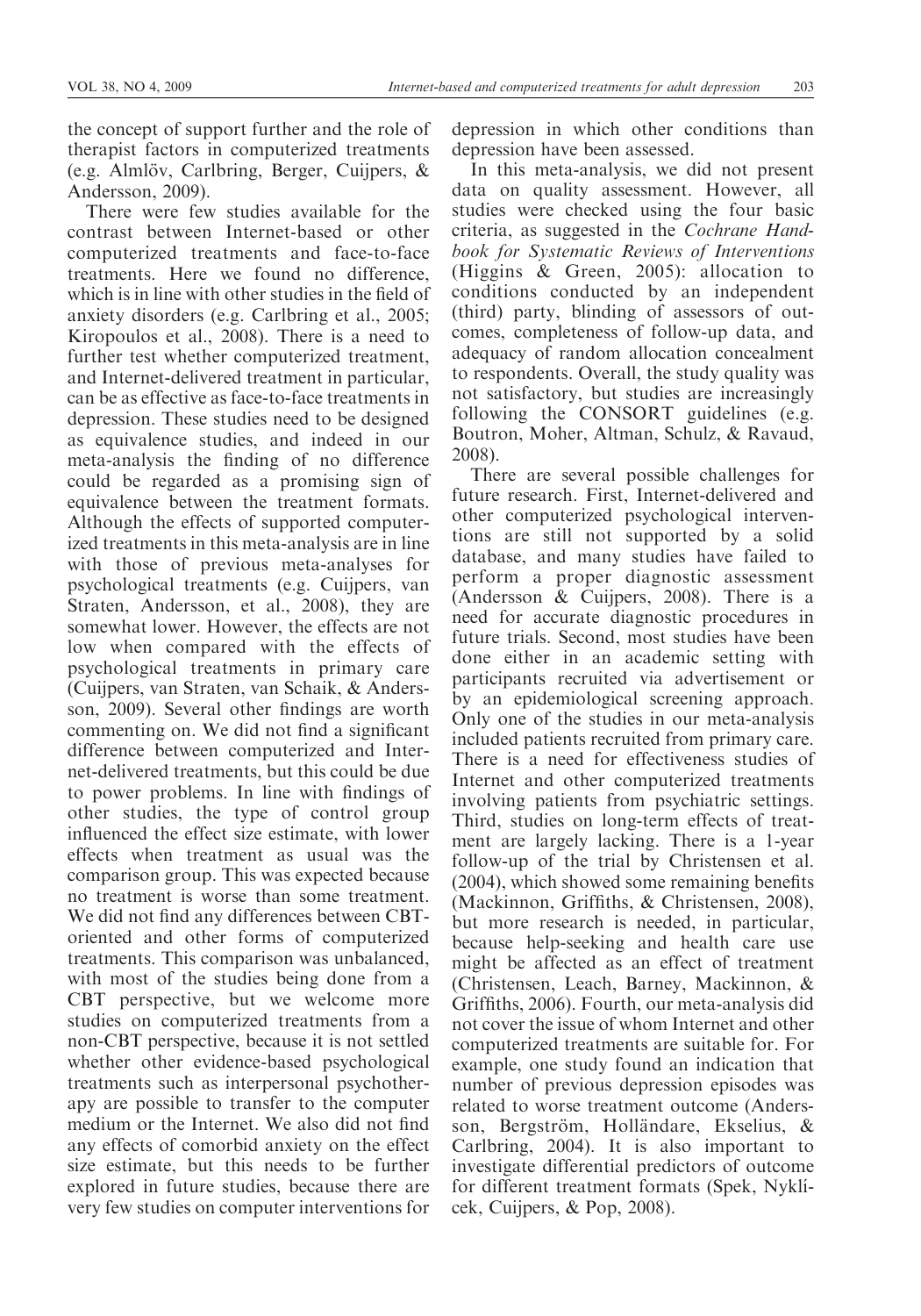This meta-analytic review has some limitations. First, we included very heterogeneous treatments and samples. This can be seen as an advantage for a meta-analysis because we then could investigate differences between studies. However, because relatively few studies could be located, we were underpowered to detect effects for some contrasts. A second limitation has to do with the selection of adult samples only. Our impression is that the available studies on adolescents do not alter our main finding that support may be needed to achieve good outcomes (e.g. O'Kearney, Gibson, Christensen, & Griffiths, 2006). A third limitation concerns the methodological quality of the studies that we did not fully report. For example, we did not include analyses on the drop-out rate for different treatments, which is a known problem in Internet interventions.

Despite the limitations of this meta-analysis, we believe there is emerging evidence that Internet and other computerized intervention can be helpful in reducing symptoms of depression.

#### Acknowledgments

The preparation of this study was supported in part by a grant from the Swedish Research Council.

## References

- References marked with an asterisk indicate studies included in the meta-analysis..
- Almlöv, J., Carlbring, P., Berger, T., Cuijpers, P., & Andersson, G. (2009). Therapist factors in Internet-delivered CBT for major depressive disorder. Cognitive Behaviour Therapy, 38(4), 247–254.
- Andersson, G. (2006). Internet based cognitive behavioral self-help for depression. Expert Review of Neurotherapeutics,  $\delta$ , 1637–1642.
- \*Andersson, G., Bergström, J., Holländare, F., Carlbring, P., Kaldo, V., & Ekselius, L. (2005). Internet-based self-help for depression: A randomised controlled trial. British Journal of Psychiatry, 187, 456– 461.
- Andersson, G., Bergström, J., Holländare, F., Ekselius, L., & Carlbring, P. (2004). Delivering CBT for mild to moderate depression via the Internet. Predicting outcome at 6-months follow-up. Verhaltenstherapie, 14, 185-189.
- Andersson, G., & Cuijpers, P. (2008). Pros and cons of online cognitive-behavioural therapy. British Journal of Psychiatry, 193, 270-271.
- Barak, A., Hen, L., Boniel-Nissim, M., & Shapira, N. (2008). A comprehensive review and a metaanalysis of the effectiveness of Internet-based psychotherapeutic interventions. Journal of Technology in Human Services, 26, 109-160.
- Boutron, I., Moher, D., Altman, D. G., Schulz, K. F., & Ravaud, P. (2008). Extending the CONSORT statement to randomized trials of nonpharmacologic treatment: Explanation and elaboration. Annals of Internal Medicine, 148, 295– 309.
- Carlbring, P., Nilsson-Ihrfelt, E., Waara, J., Kollenstam, C., Buhrman, M., Kaldo, V., et al. (2005). Treatment of panic disorder: Live therapy vs. self-help via Internet. Behaviour Research and Therapy,  $43$ ,  $1321 - 1333$ .
- Christensen, H., Griffiths, K., Groves, C., & Korten, A. (2006). Free range users and one hit wonders: Community users of an Internetbased cognitive behaviour therapy program. Australian and New Zealand Journal of Psychiatry, 40, 59-62.
- \*Christensen, H., Griffiths, K. M., & Jorm, A. (2004). Delivering interventions for depression by using the Internet: Randomised controlled trial. British Medical Journal, 328, 265-268.
- Christensen, H., Griffiths, K.M., Mackinnon, A.J., & Brittliffe, K. (2006). Online randomized trial of brief and full cognitive behaviour therapy for depression. Psychological Medicine, 36, 1737– 1746.
- Christensen, H., Leach, L. S., Barney, L., Mackinnon, A. J., & Griffiths, K. M. (2006). The effect of web based depression interventions on self reported help seeking: Randomised controlled trial. BMC Psychiatry, 6, 13.
- \*Clarke, G., Eubanks, D., Reid, E., Kelleher, C., O'Connor, E., DeBar, L. L., et al. (2005). Overcoming depression on the Internet (ODIN) (2): A randomized trial of a self-help depression skills intervention program with reminders. Journal of Medical Internet Research, 7, e16.
- \*Clarke, G., Kelleher, C., Hornbrook, M., DeBar, L., Dickerson, J., & Gullion, C. (2009). Randomized effectiveness trial of an Internet, pure self-help, cognitive behavioral intervention for depressive symptoms in young adults. Cognitive Behaviour Therapy, 38(4), 222– 234.
- \*Clarke, G., Reid, E., Eubanks, D., O'Connor, E., DeBar, L. L., Kelleher, C., et al. (2002). Overcoming depression on the Internet (ODIN): A randomized controlled trial of an Internet depression skills intervention program. Journal of Medical Internet Research, 4, e14.
- Cohen, J. (1988). Statistical power analysis for the behavioral sciences (2nd ed.). Hillsdale, NJ: Erlbaum.
- Cuijpers, P., Marks, I., van Straten, A.-M., Cavanagh, K., Gega, L., & Andersson, G. (2009). Computer-aided psychotherapy for anxiety disorders: A meta-analytic review. Cognitive Behaviour Therapy, 38, 66-82.
- Cuijpers, P., van Straten, A., Andersson, G., & van Oppen, P. (2008). Psychotherapy for depression in adults: A meta-analysis of comparative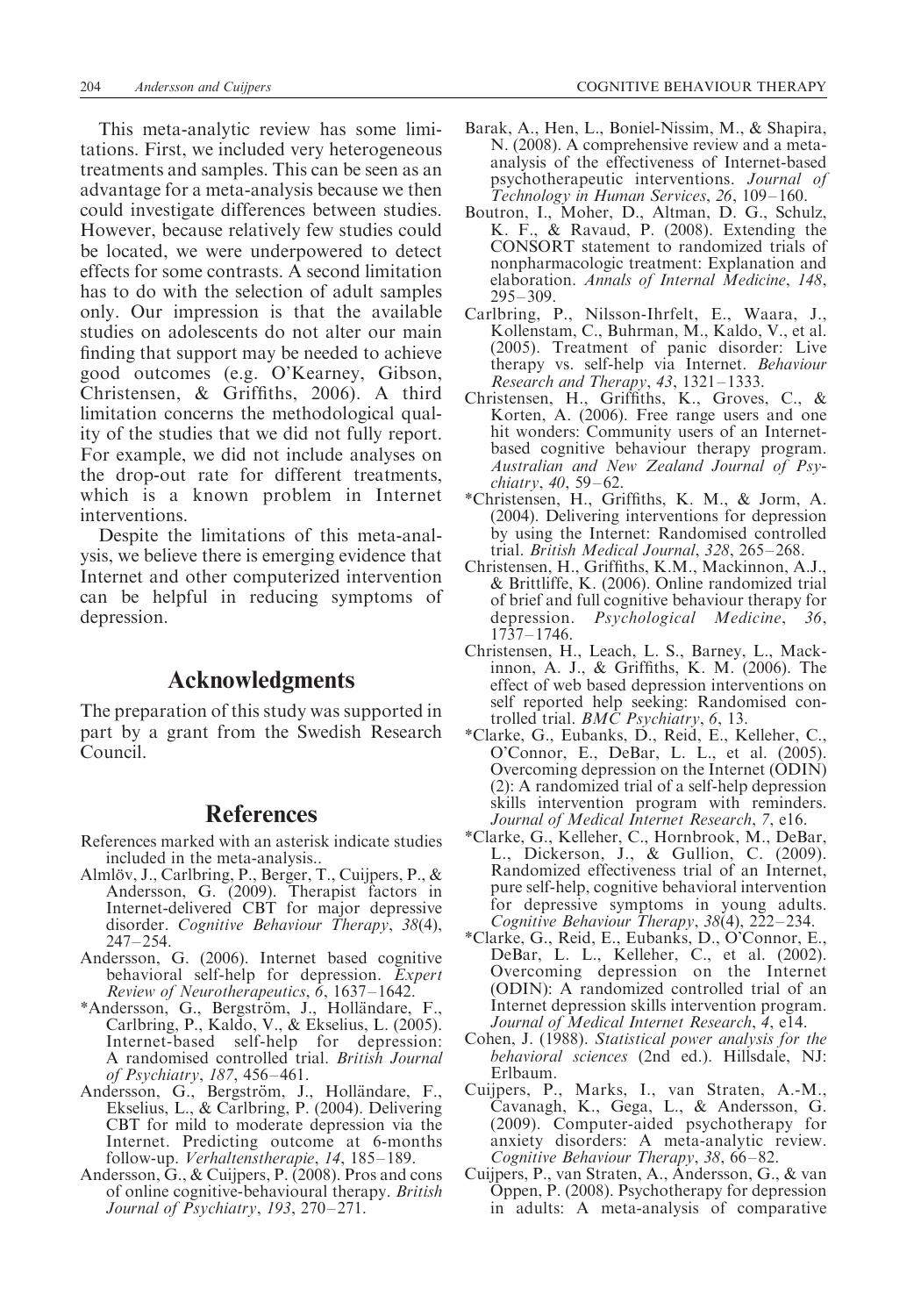outcome studies. Journal of Consulting and Clinical Psychology, 76, 909–922

- Cuijpers, P., van Straten, A., van Schaik, A., & Andersson, G. (2009). Psychological treatment of depression in primary care: A meta-analysis. British Journal of General Practice, 59, e51-60.
- Cuijpers, P., van Straten, A., Warmerdam, L., & Andersson, G. (2008). Psychological treatment of depression: A meta-analytic database of randomized studies. BMC Psychiatry, 8, 36.
- Duval, S., & Tweedie, R. (2000). Trim and fill: A simple funnel-plot-based method of testing and adjusting for publication bias in meta-analysis. Biometrics, 56, 455– 463.
- Ebmeier, K. P., Donaghey, C., & Steele, J.D. (2006). Recent developments and current controversies in depression. Lancet, 367, 153-167.
- Griffiths, K. M., & Christensen, H. (2006). Review of randomised controlled trials of Internet interventions for mental disorders and related conditions. Clinical Psychologist, 10, 16-29.
- Higgins, J. P. T., & Green, S. (2005). Cochrane handbook for systematic reviews of interventions 4.2.5. In The Cochrane Library, Issue 3. Chichester, UK: Wiley.
- Higgins, J. P., Thompson, S. G., & Deeks, J. J. (2003). Measuring inconsistency in meta-analyses. British Medical Journal, 327, 557– 560.
- Kiropoulos, L. A., Klein, B., Austin, D. W., Gilson, K., Pier, C., Mitchell, J., et al. (2008). Is Internet-based CBT for panic disorder and agoraphobia as effective as face-to-face CBT? Journal of Anxiety Disorders, 22, 1273-1284.
- Mackinnon, A. J., Griffiths, K. M., & Christensen, H. (2008). Comparative randomised trial of online cognitive behaviour therapy and an information website for depression: 12 month outcomes. *British Journal of Psychiatry*, 192, 130–134.
- Marks, I. M., Cavanagh, K., & Gega, L. (2007). Hands-on help. Maudsley Monograph no. 49. Hove, UK: Psychology Press.
- McDermut, W., Miller, I. W., & Brown, R. A. (2001). The efficacy of group psychotherapy for depression: A meta-analysis and review of the empirical research. Clinical Psychology: Science and Practice,  $8, 98-116$ .
- Nordin, S., Carlbring, P., Cuijpers, P., & Andersson, G. (in press). Expanding the limits of bibliotherapy for panic disorder. Randomized trial of self-help without support but with a clear deadline. *Behavior Therapy*.
- O'Kearney, R., Gibson, M., Christensen, H., & Griffiths, K. M. (2006). Effects of a cognitivebehavioural Internet program on depression, vulnerability to depression and stigma in adolescent males: A school-based controlled trial. Cognitive Behaviour Therapy, 35, 43-54.
- \*Proudfoot, J., Ryden, C., Everitt, B., Shapiro, D. A., Goldberg, D., Mann, A., et al. (2004).

Clinical efficacy of computerised cognitivebehavioural therapy for anxiety and depression in primary care: Randomised controlled trial. British Journal of Psychiatry, 185, 46-54.

- Reger, M. A., & Gahm, G. A. (2009). A metaanalysis of the effects of Internet- and computer-based cognitive-behavioral treatments for anxiety. Journal of Clinical Psychology, 65,  $53 - 75.$
- \*Ruwaard, J., Schrieken, B., Schrijver, M., Broeksteeg, J., Dekker, J., Vermeulen, H., et al. (2009). Standardized web-based CBT of mild to moderate depression: A randomized controlled trial with a long-term follow-up. Cognitive Behaviour Therapy, 38(4), 206-221.
- \*Selmi, P. M., Klein, M. H., Greist, J. H., Sorrell, S. P., & Erdman, H. P. (1990). Computeradministrated cognitive behavioral therapy for depression. American Journal of Psychiatry,  $147, 51 - 56.$
- Simon, G. E., Ludman, E. J., Tutty, S., Operskalski, B., & Von Korff, M. (2004). Telephone psychotherapy and telephone care management for primary care patients starting antidepressant treatment: A randomized controlled trial. Journal of the American Medical Association, 292, 935– 942.
- Spek, V., Cuijpers, P., Nyklicek, I., Riper, H., Keyzer, J., & Pop, V. (2007). Internet-based cognitive behaviour therapy for symptoms of depression and anxiety: A meta-analysis. Psychological Medicine, 37, 319–328.
- Spek, V., Nyklicek, I., Cuijpers, P., & Pop, V. (2008). Predictors of outcome of group and Internet-based cognitive behavior therapy. Journal of Affective Disorders, 105, 137-145.
- \*Spek, V., Nyklı´cek, I., Smits, N., Cuijpers, P., Riper, H., Keyzer, J., et al. (2007). Internetbased cognitive behavioural therapy for subthreshold depression in people over 50 years old: A randomized controlled clinical trial. Psychological Medicine, 37, 1797– 1806.
- \*van Straten, A., Cuijpers, P., & Smits, N. (2008). Effectiveness of a web-based self-help intervention for symptoms of depression, anxiety, and stress: Randomized controlled trial. Journal of Medical Internet Research, 10(1), e7.
- \*Warmerdam, L., van Straten, A., Twisk, J., Riper, H., & Cuijpers, P. (2008). Internet-based treatment for adults with depressive symptoms: Randomized controlled trial. Journal of Medical Internet Research, 10, e44.
- \*Wright, J. H., Wright, A. S., Albano, A. M., Basco, M. R., Goldsmith, L. J., Raffield, T., et al. (2005). Computer-assisted cognitive therapy for depression: Maintaining efficacy while reducing therapist time. American Journal of Psychiatry, 162, 1158 –1164.